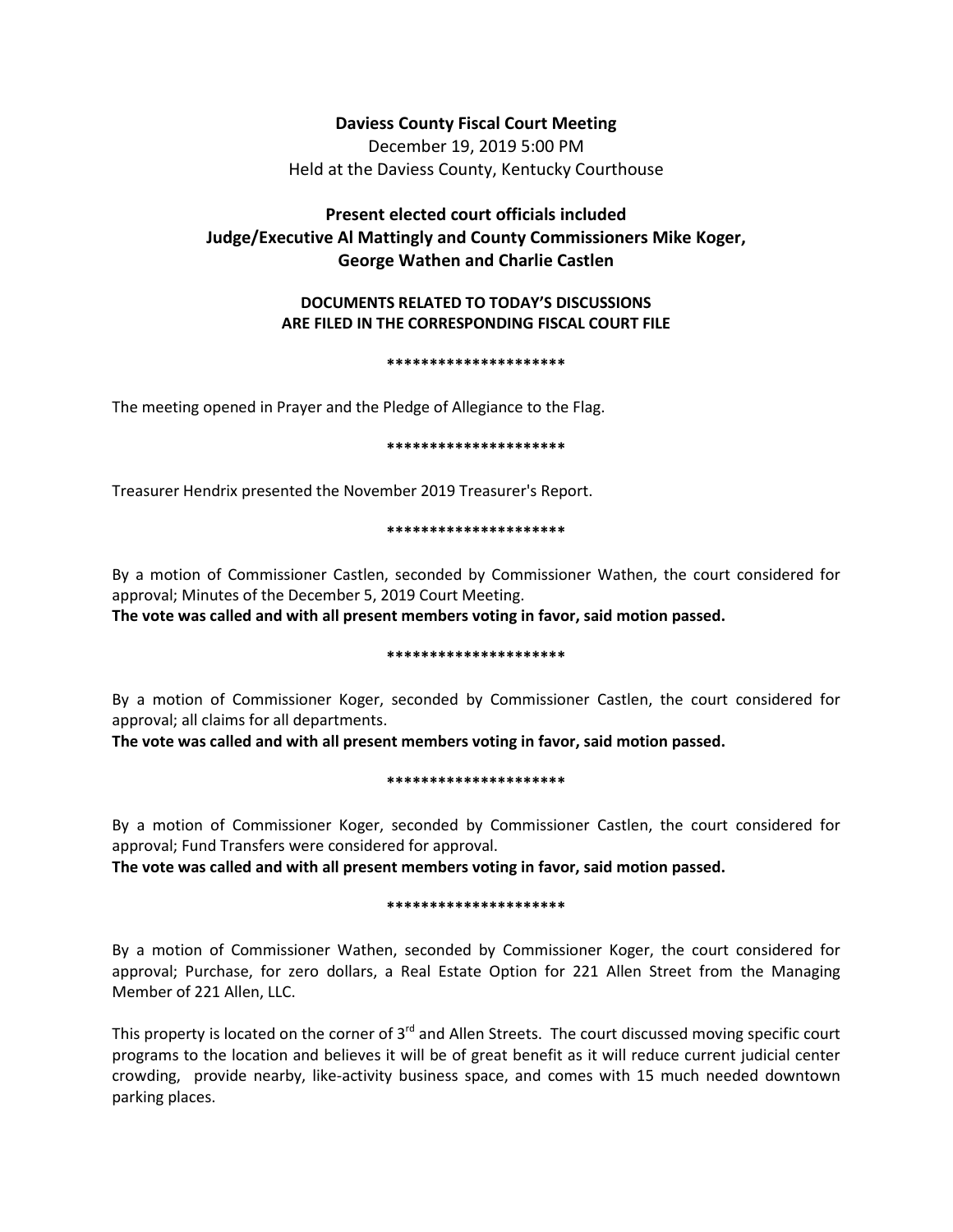**The vote was called and with all present members voting in favor, said motion passed.** 

## **\*\*\*\*\*\*\*\*\*\*\*\*\*\*\*\*\*\*\*\*\***

By a motion of Commissioner Koger, seconded by Commissioner Wathen, the court considered for approval; Resolution No. 25-2019: Brookfield Subdivision Street Lighting District. **The vote was called and with all present members voting in favor, said motion passed.** 

## **\*\*\*\*\*\*\*\*\*\*\*\*\*\*\*\*\*\*\*\*\***

By a motion of Commissioner Koger, seconded by Commissioner Wathen, the court considered for approval; Professional Services Contract with Hendy Johnson Vaughn Emery, PSC and Rhoads and Rhoads regarding a Multi-District Lawsuit against Opioid Distributors.

Judge Mattingly noted that opioid drug use has become a national epidemic. He stated, "Both treatment facilities and law enforcement officials report that addicts in Owensboro-Daviess County are choosing methamphetamine over opioids as it is still cheaper and easier to obtain. However, that does not exclude us from having to deal with opioid-related and other drug-related addiction problems. We have been following this for about 6-months and were invited to be a participant in this multi-district lawsuit filed by a group out of Ohio against opioid distributors, not manufacturers."

Commissioner Castlen inquired about costs associated with entering into this contract.

Judge Mattingly stated, "If this lawsuit if found in our favor, we will get a portion of the payout following the attorney fees. If it goes the other way, we will not be out anything."

**The vote was called and with all present members voting in favor, said motion passed.** 

# **\*\*\*\*\*\*\*\*\*\*\*\*\*\*\*\*\*\*\*\*\***

By a motion of Commissioner Wathen, seconded by Commissioner Castlen, the court considered for approval; Award Bid No. 35-2019: One (1) New Liquid Tank Trailer for Leachate (Landfill) to West-Mark for \$104,224.

**The vote was called and with all present members voting in favor, said motion passed.** 

# **\*\*\*\*\*\*\*\*\*\*\*\*\*\*\*\*\*\*\*\*\***

By a motion of Commissioner Castlen, seconded by Commissioner Koger, the court considered for approval; Hire Keary Boone as a Heavy Equipment Operator in Dept. of Public Works effective upon successful completion of pre-employment screenings.

**The vote was called and with all present members voting in favor, said motion passed.** 

# **\*\*\*\*\*\*\*\*\*\*\*\*\*\*\*\*\*\*\*\*\***

By a motion of Commissioner Koger, seconded by Commissioner Castlen, the court considered for approval; Promote Mark Wagner to Public Works Utility Laborer effective 12/23/2019. **The vote was called and with all present members voting in favor, said motion passed.**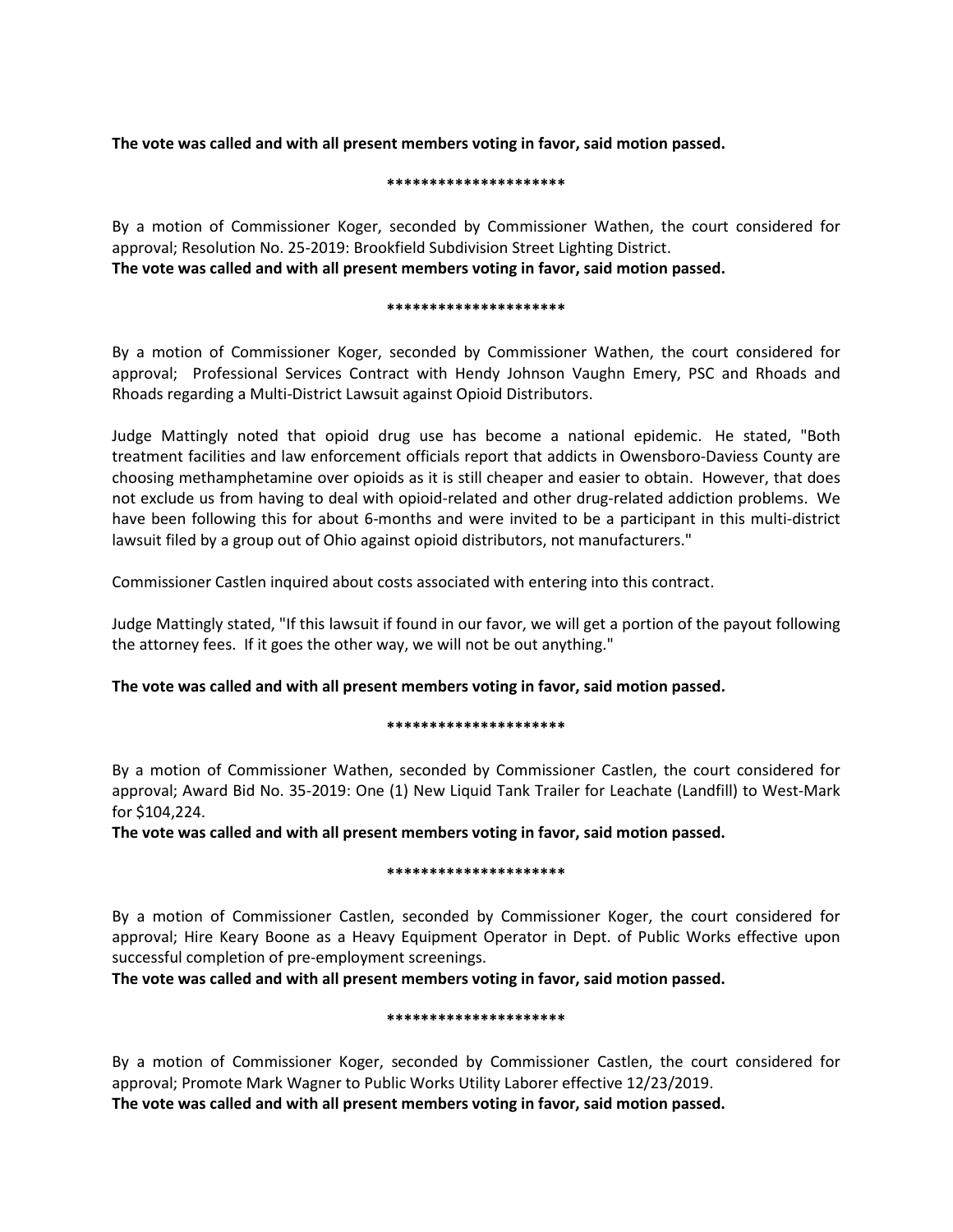#### **\*\*\*\*\*\*\*\*\*\*\*\*\*\*\*\*\*\*\*\*\***

By a motion of Commissioner Koger, seconded by Commissioner Castlen, the court considered for approval; Advertise for Heavy Equipment Mechanic.

**The vote was called and with all present members voting in favor, said motion passed.** 

## **\*\*\*\*\*\*\*\*\*\*\*\*\*\*\*\*\*\*\*\*\***

By a motion of Commissioner Castlen, seconded by Commissioner Wathen, the court considered for approval; Appoint Larry Boswell #31-2019 to the Owensboro Metropolitan Planning Commission (Served 1.5 terms) Term 12/31/2019 – 12/31/2023.

**The vote was called and with all present members voting in favor, said motion passed.** 

## **\*\*\*\*\*\*\*\*\*\*\*\*\*\*\*\*\*\*\*\*\***

By a motion of Commissioner Castlen, seconded by Commissioner Koger, the court considered for approval; Appoint Bill Glenn #30-2019 to the Owensboro Metropolitan Planning Commission Board of Adjustments (Served 1 term) Term 09/01/2019 – 09/01/2022.

**The vote was called and with all present members voting in favor, said motion passed.** 

## **\*\*\*\*\*\*\*\*\*\*\*\*\*\*\*\*\*\*\*\*\***

By a motion of Commissioner Koger, seconded by Commissioner Castlen, the court considered for approval; Appoint Katie Clark #28-2019 and Debbie Zuerner-Johnson #29-2019 to the Daviess County Extension District Board (Served 1 term ea.) Terms: 12/31/2019 – 12/31/2022.

**The vote was called and with all present members voting in favor, said motion passed.** 

## **\*\*\*\*\*\*\*\*\*\*\*\*\*\*\*\*\*\*\*\*\***

By a motion of Commissioner Castlen, seconded by Commissioner Wathen, the court considered for approval; Appoint Mark Brasher #38-2019 to the SWQAC and #39-2019 Transportation Advisory Commission (Served 2 terms per board) Terms: 12/31/2019 – 12/31/2023.

**The vote was called and with all present members voting in favor, said motion passed.** 

## **\*\*\*\*\*\*\*\*\*\*\*\*\*\*\*\*\*\*\*\*\***

By a motion of Commissioner Castlen, seconded by Commissioner Wathen, the court considered for approval; Appoint Jordan Johnson [#1.3.20] to the Ambulance Contracting Authority Board as the Judge/Executive's County Citizen's appointee - Term: 1/1/2020 - 1/1/2024.

**The vote was called and with all present members voting in favor, said motion passed.** 

# **\*\*\*\*\*\*\*\*\*\*\*\*\*\*\*\*\*\*\*\*\***

By a motion of Commissioner Castlen, seconded by Commissioner Wathen, the court considered for approval; Appoint Chief Deputy Major Barry Smith [#1.2.20] to the Ambulance Contracting Authority Board as the County Sheriff's Office designee - Term: 1/1/2020 - 1/1/2023.

**The vote was called and with all present members voting in favor, said motion passed.**